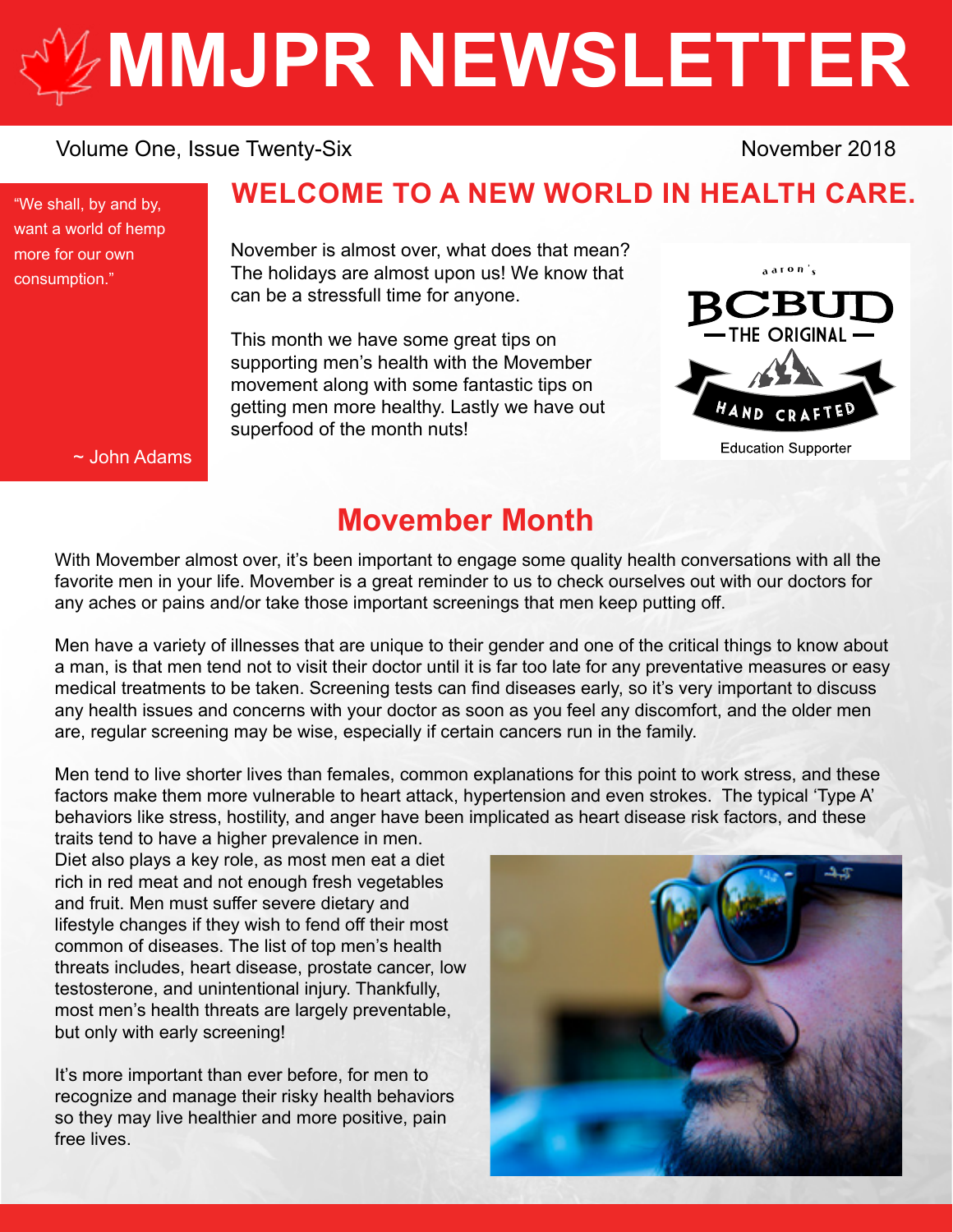# **9 Tests that may help your man stay healthy**

Too Macho? Too busy? Or simply in denial about your health? If you avoid tests that can help you live longer, here are the 9 tests that may save your life!

**PROSTATE CANCER SCREENING**  Manual exam of the rectum used to screen for prostate enlargement or nodules. If an abnormality is found, a doctor may order a prostatespecific antigen (PSA) test to confirm a diagnosis of prostate cancer. 1.

**COLONOSCOPY** An internal examination of the colon using a flexible instrument. Used **2. COLONOSCOPY** An internal examination of the colon using a flexible instrument. Used to detect early signs of colorectal cancer, the third most common cancer in men. If caught early, the cure rate for it is over 90 per cent.

**C-REACTIVE PROTEIN TEST** A blood test to measure inflammation in the blood, a condition that can lead to arterial plaque and ruptures and clots, which can cause heart 3.

attacks.

**SKIN CANCER SCREENING Visual** inspection for lesions to prevent skin cancer. Recommended every year for men past age 40, especially for those who spend lots of 4.

time in the sun.

**DIABETES RISK TEST** People who are overweight, who have high cholesterol or high blood pressure, or who have a family history of the disease are at risk, but everyone should be tested at least every three years. Diabetes can lead to many other serious conditions, such as heart disease and even blindness. 5.

**CHOLESTEROL SCREENING** Measures fat in the bloodstream. Recommended for men 35 and over. High cholesterol can lead to coronary arterial disease and diabetes. 6.

**STRESS TEST/ECG** Recommended for men 40 and over with more than two heart attack risk factors (i.e., smokers, drinkers, family history of heart disease). Records 7.

the electrical impulses that make your heart beat, detecting abnormalities in rhythm and heart damage, enlargement and inflammation.

**EYE EXAM** The Canadian Association of Optometrists recommends eye exams every year or two between the ages of 20 and 64, and yearly ones afterwards. Every exam should include a test for glaucoma, the leading cause of preventable blindness in Canada. 8.

> **TESTICULAR EXAM** A doctor will do one during a checkup, but all men should conduct a monthly self-exam, looking for lumps or swelling in the testes, scrotum and

lower abdomen. Early detection of testicular cancer leads to cure in 90 per cent of cases.